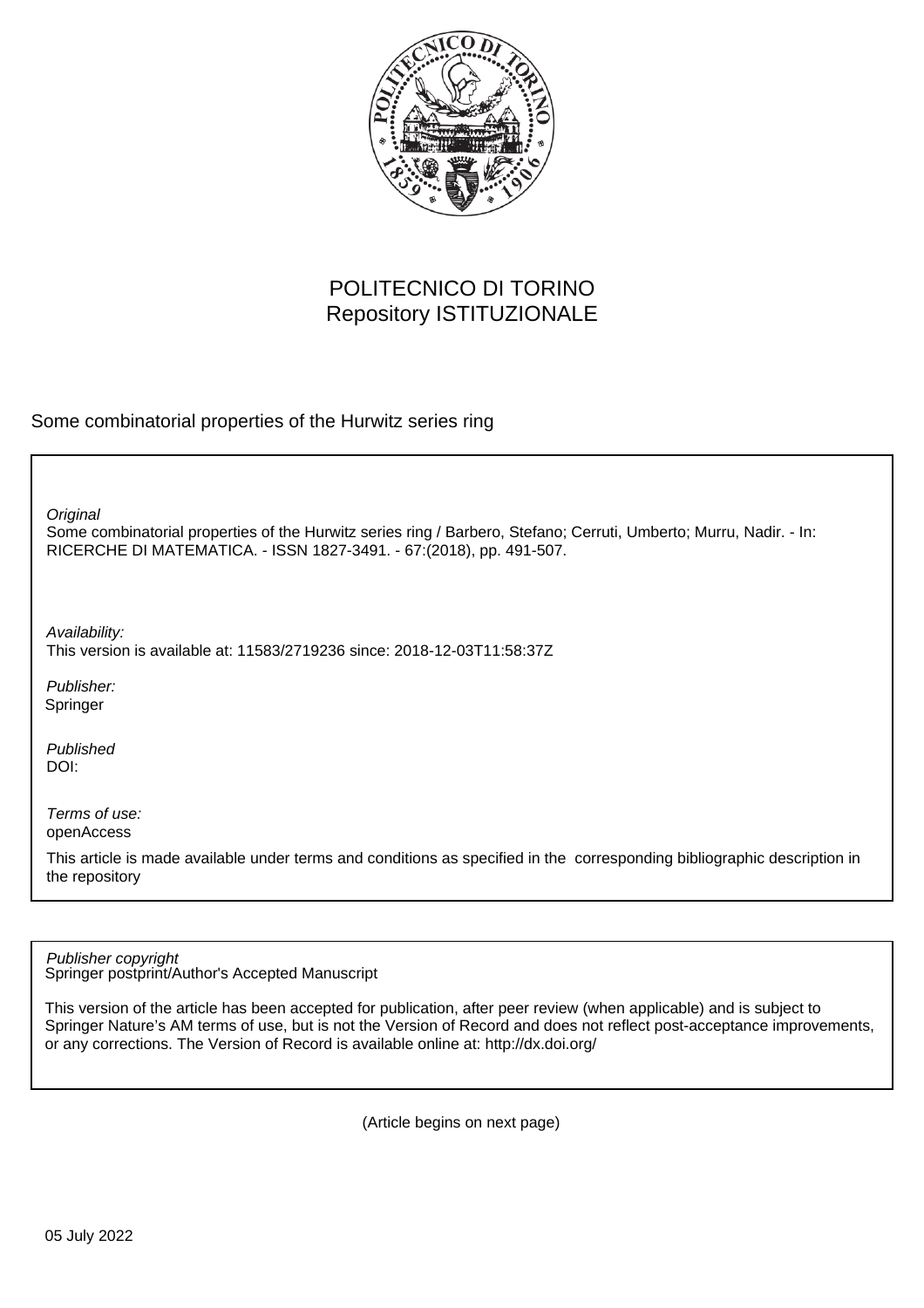### Some combinatorial properties of the Hurwitz series ring

#### Stefano Barbero, Umberto Cerruti, Nadir Murru

Abstract We study some properties and perspectives of the Hurwitz series ring  $H_R[[t]]$ , for a commutative ring with identity  $R$ . Specifically, we provide a closed form for the invertible elements by means of the complete ordinary Bell polynomials, we highlight some connections with well–known transforms of sequences, and we see that the Stirling transforms are automorphisms of  $H_R[[t]]$ . Moreover, we focus the attention on some special subgroups studying their properties. Finally, we introduce a new transform of sequences that allows to see one of this subgroup as an ultrametric dynamic space.

Keywords Hurwitz series ring · binomial convolution · Bell polynomials · transforms of sequences Mathematics Subject Classification (2000) 11B75 · 11B73

#### 1 The ring of Hurwitz series, transformations of sequences and automorphisms

Given a commutative ring with identity R, let  $H_R[[t]]$  denote the Hurwitz series ring whose elements are the formal series of the kind

$$
A(t):=\sum_{n=0}^{+\infty}\frac{a_n}{n!}t^n,
$$

equipped with the standard sum and the binomial convolution as product. Given two formal series  $A(t)$  and  $B(t)$ , the binomial convolution is defined as follows:

$$
A(t) \star B(t) := C(t),
$$

where

$$
c_n := \sum_{h=0}^n \binom{n}{h} a_h b_{n-h}.
$$

The ring of Hurwitz series has been organizationally studied by Keigher [9] and in the recent years it has been extensively studied, see, e.g., [10], [11], [7], [3], [4], [5].

The Hurwitz series ring is trivially isomorph to the ring  $H_R$  whose elements are infinite sequences of elements of R, with operations + and  $\star$ . In the following, when we consider an element  $a \in H_R$ , we refer to a sequence  $(a_n)_{n=0}^{+\infty} = (a_0, a_1, a_2, \ldots), a_i \in R$  for all  $i \geq 0$ , having exponential generating function (e.g.f.) denoted by  $A(t)$ . Clearly for two sequences  $a, b \in H_R$  with exponential generating functions  $A(t)$  and  $B(t)$  respectively, the sequence  $c = a * b$  has e.g.f.  $C(t) = A(t)B(t)$ . Moreover, fixed any positive integer n, we can also consider the rings  $H_R^{(n)}$  whose elements are sequences of elements of  $R$  with length  $n$ .

Remark 1 The binomial convolution is a commutative product and the identity in  $H_R$  is the sequence

 $(1, 0, 0, ...)$ .

S. Barbero, U. Cerruti, N. Murru

Department of Mathematics G. Peano, University of Turin,

Via Carlo Alberto 10, 10123, Torino, ITALY

E-mail: stefano.barbero@unito.it, umberto.cerruti@unito.it, nadir.murru@unito.it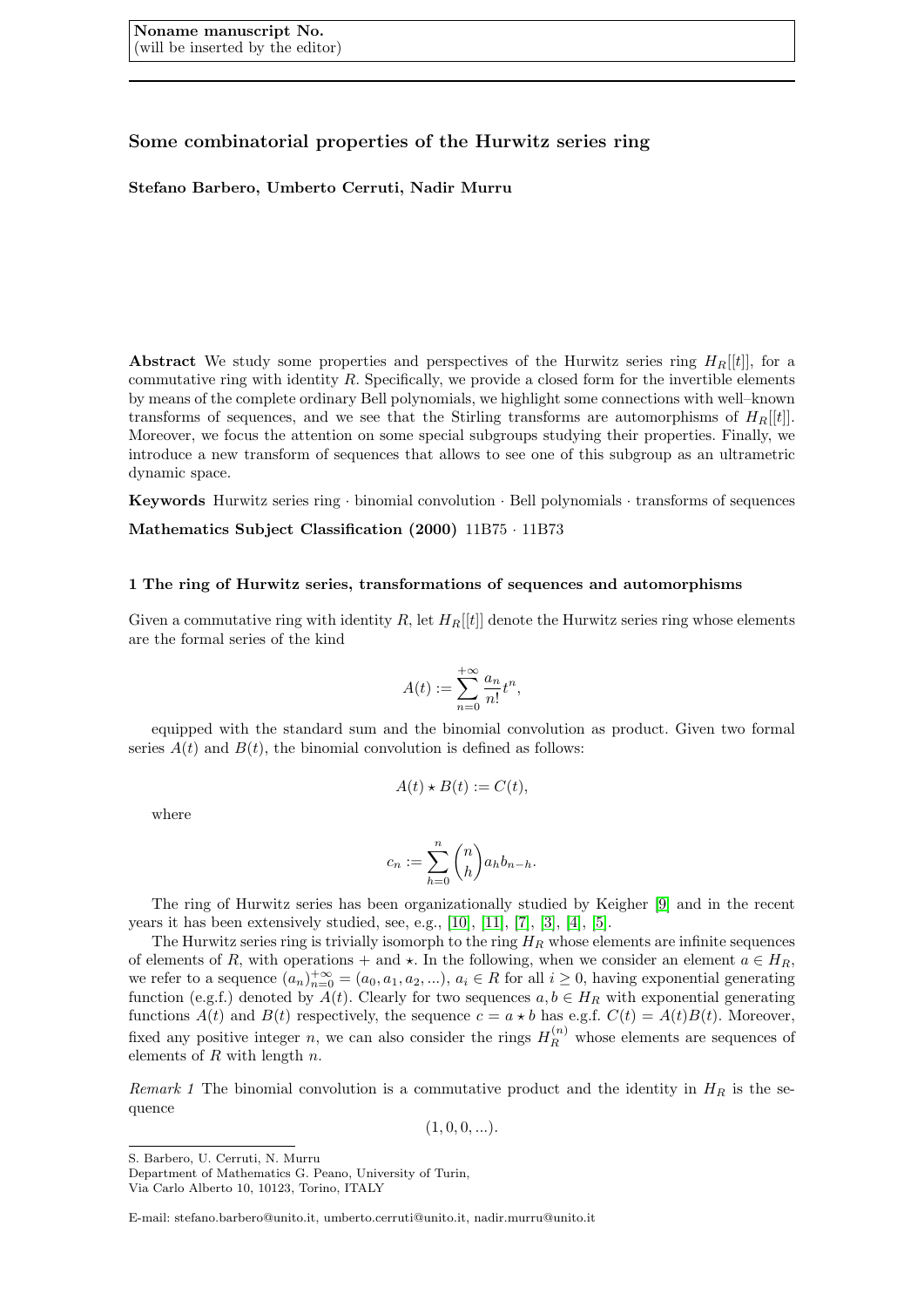,

Moreover,  $H_R$  can be also viewed as an  $R$ –algebra considering the map

$$
\pi: R \to H_R
$$
,  $\pi(r) := (r, 0, 0, ...),$ 

for any  $r \in R$ .

**Proposition 1** An element  $a \in H_R$  is invertible if and only if  $a_0 \in R$  is invertible, i.e.,

$$
H_R^* = \{ a \in H_R : a_0 \in R^* \}.
$$

Proof The proof is straightforward.

Given  $a \in H_R^*$ , we can recursively evaluate the terms of  $b = a^{-1}$ . Indeed,  $b_0 = a_0^{-1}$  and for all  $n \geq 1$ 

$$
b_n = -a_0^{-1} \sum_{h=1}^n \binom{n}{h} a_h b_{n-h},
$$

since the equality  $a \star b = (1, 0, 0, ...)$  implies

$$
a_0b_0 = 1
$$
, 
$$
\sum_{h=0}^{n} {n \choose h} a_n b_{n-h} = 0, \forall n \ge 1.
$$

On the other hand, we can find a nice closed form for the elements of  $b$  by means of the complete ordinary Bell polynomials [2]. First of all, we recall their definition as given in [13].

**Definition 1** Let us consider the sequence  $x = (x_1, x_2, \ldots)$ . The *complete ordinary Bell polynomials* are defined by

$$
B_0(x) = 1
$$
,  $\forall n \ge 1$   $B_n(x) = B_n(x_1, x_2, ..., x_n) = \sum_{k=1}^n B_{n,k}(x)$ ,

where  $B_{n,k}(x)$  are the partial ordinary Bell polynomials, with

$$
B_{0,0}(x) = 1, \quad \forall n \ge 1 \quad B_{n,0}(x) = 0, \quad \forall k \ge 1 \quad B_{0,k}(x) = 0,
$$
  

$$
B_{n,k}(x) = B_{n,k}(x_1, x_2, \dots, x_n) = \sum_{\substack{i_1 + 2i_2 + \dots + ni_n = n \\ i_1 + i_2 + \dots + i_n = k}} \frac{k!}{i_1! i_2! \cdots i_n!} x_1^{i_1} x_2^{i_2} \cdots x_n^{i_n}
$$

or, equivalently,

$$
B_{n,k}(x) = B_{n,k}(x_1, x_2, \dots, x_{n-k+1}) = \sum_{\substack{i_1 + 2i_2 + \dots + (n-k+1)i_{n-k+1} = n-k+1 \ i_1 + i_2 + \dots + i_{n-k+1} = k}} \frac{k!}{i_1! i_2! \cdots i_{n-k+1}!} x_1^{i_1} x_2^{i_2} \cdots x_{n-k+1}^{i_{n-k+1}},
$$

satisfying the equality

$$
\left(\sum_{n\geq 1}x_nz^n\right)^k=\sum_{n\geq k}B_{n,k}(x)z^n.
$$

Then, we introduce the Invert transform (see, e.g., [6] for a detailed survey).

#### The Invert transform

The Invert transform I maps a sequence  $a = (a_n)_{n=0}^{+\infty}$  into a sequence  $\mathcal{I}(a) = b = (b_n)_{n=0}^{+\infty}$  whose ordinary generating function satisfies

$$
\sum_{n=0}^{+\infty} b_n t^n = \frac{\sum_{n=0}^{+\infty} a_n t^n}{1 - t \sum_{n=0}^{+\infty} a_n t^n}.
$$

Barbero et al. [1] highlighted the close relation between Invert transform and complete ordinary Bell polynomials: given  $g \in H_R$  and  $h = \mathcal{I}(g)$ , we have, for all  $n \geq 0$ , that

$$
h_n = B_{n+1}(g_0, g_1, g_2, \dots, g_n). \tag{1}
$$

Now these tools allow us to explicitly find the terms of  $b = a^{-1}$  for every  $a \in H_R^*$ .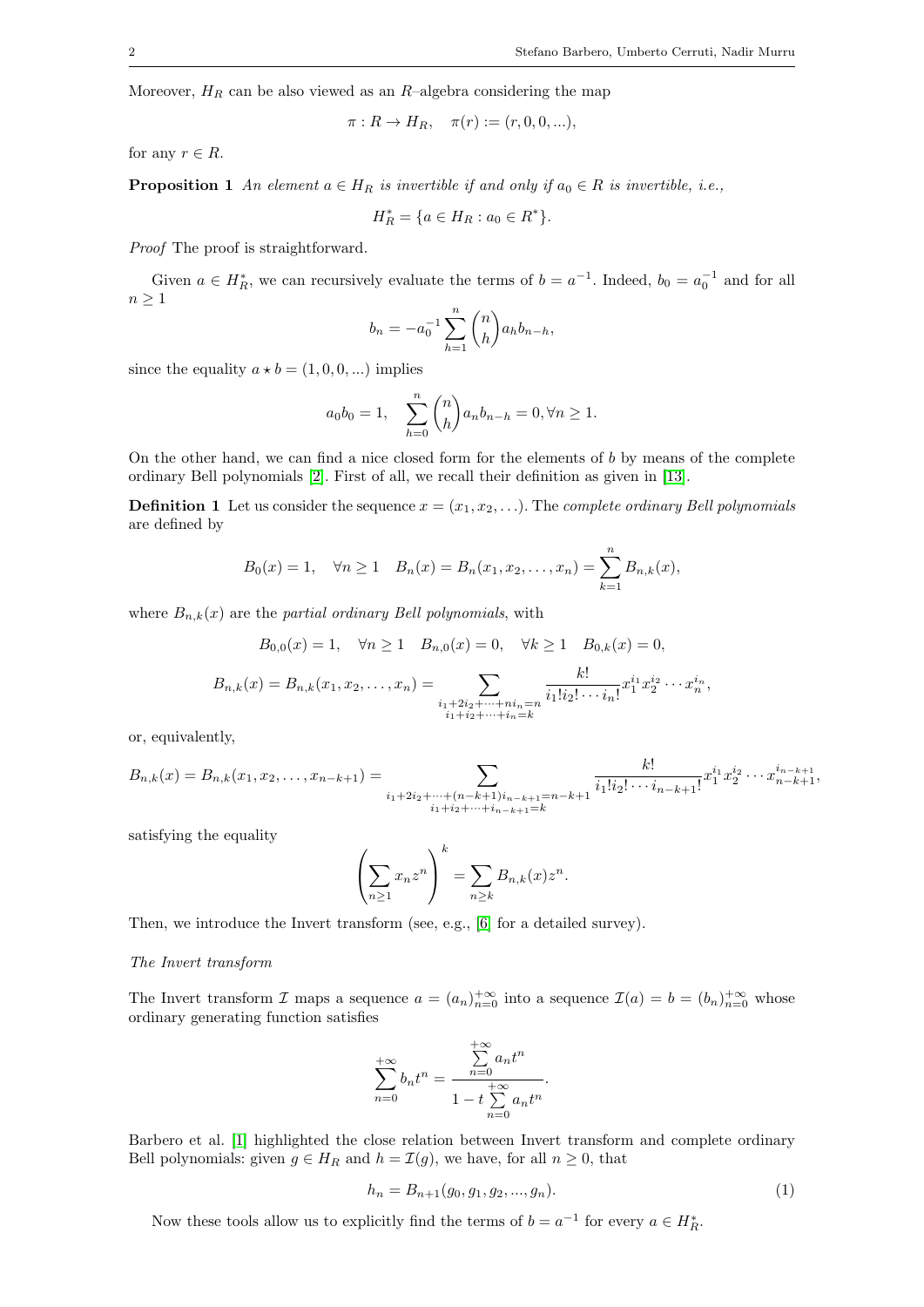**Theorem 1** Let  $a, b = a^{-1} \in H_R^*$  be sequences with e.g.f.  $A(t)$  and  $B(t)$ , respectively. Then for all  $n > 0$ , we have

$$
b_n=\frac{n!B_n(g_0,g_1,g_2,\ldots,g_n)}{a_0},
$$

where

$$
g = (g_n)_{n=0}^{+\infty} = \left(-\frac{a_{n+1}}{a_0(n+1)!}\right)_{n=0}^{+\infty}.
$$

*Proof* The ordinary generating function of the sequence  $q$  is

$$
\bar{G}(t) = \frac{1}{t} \left( 1 - \frac{A(t)}{a_0} \right)
$$

since

$$
\bar{G}(t) = \frac{1}{t} \left( 1 - \frac{1}{a_0} \left( a_0 + \sum_{n=1}^{+\infty} \frac{a_n}{n!} t^n \right) \right) = -\frac{1}{t} \sum_{n=1}^{+\infty} \frac{a_n}{a_0 n!} t^n = \sum_{n=0}^{+\infty} \left( -\frac{a_{n+1}}{a_0 (n+1)!} \right) t^n.
$$

Moreover, considering  $b = a^{-1}$  we have

$$
B(t) = \frac{1}{A(t)} = \frac{1}{a_0(1 - t\bar{G}(t))} = \frac{1}{a_0} \left( 1 + \frac{t\bar{G}(t)}{1 - t\bar{G}(t)} \right) = \frac{1}{a_0}(1 + t\bar{H}(t)),
$$

where  $\bar{H}(t)$  is the ordinary generating function of the sequence  $h = \mathcal{I}(g)$ . Thus relation (1) holds and, since  $B_0(g) = 1$ , we obtain

$$
B(t) = \frac{1}{a_0}(1 + t\bar{H}(t)) = \frac{1}{a_0}\left(1 + \sum_{n=0}^{+\infty} B_{n+1}(g_0, g_1, g_2, \dots, g_n)t^{n+1}\right) = \sum_{n=0}^{+\infty} \frac{B_n(g_0, g_1, g_2, \dots, g_n)}{a_0}t^n
$$

and the thesis easily follows.

We point out that some well–studied transforms acting on sequences can be viewed in  $H_R[[t]]$ as the product (i.e., the binomial convolution) between a suitable fixed sequence and any sequence belonging to  $H_R$ . We present two enlightening and interesting examples.

#### The Binomial interpolated transform

The *Binomial interpolated transform*  $\mathcal{L}^{(y)}$ , with parameter  $y \in R$ , maps any sequence  $a \in H_R$  into a sequence  $b = \mathcal{L}^{(y)}(a) \in H_R$ , whose terms are

$$
b_n = \sum_{h=0}^n \binom{n}{h} y^{n-h} a_h.
$$

For a survey and a detailed study of the action of  $\mathcal{L}^{(y)}$  on recurrence sequences we refer the reader to [1]. The definition of this transform by means of the binomial convolution is straightforward. Indeed, considering the sequence

$$
\lambda = (y^n)_{n=0}^{+\infty},
$$

we have for any  $a \in H_R$  with e.g.f.  $A(t)$ 

$$
\mathcal{L}^{(y)}(a) = \lambda \star a.
$$

with the corresponding e.g.f. given by the product  $e^{yt}A(t)$ .

#### The Boustrophedon transform

The Boustrophedon transform B, introduced and studied in [12], maps any sequence  $a \in H_R$ , with e.g.f.  $A(t)$ , into a sequence  $b = \mathcal{B}(a) \in H_R$  with e.g.f.

$$
B(t) = (\sec t + \tan t)A(t).
$$

This transform is closely related to the sequence  $\beta = (\beta_n)_{n=0}^{+\infty}$  of the Euler zigzag numbers (see [12]), with e.g.f.

$$
\sum_{n=0}^{+\infty} \frac{\beta_n}{n!} t^n := \sec(t) + \tan(t),
$$

since for any  $a \in H_R$  clearly

$$
\mathcal{B}(a) = \beta \star a.
$$

The Hurwitz series ring is strictly connected to other well–known sequence transforms. We consider another two examples, the alternating sign transform, which is a little bit trivial, and the interesting Stirling transform. We also show that both are examples of  $H_R$ –automorphisms.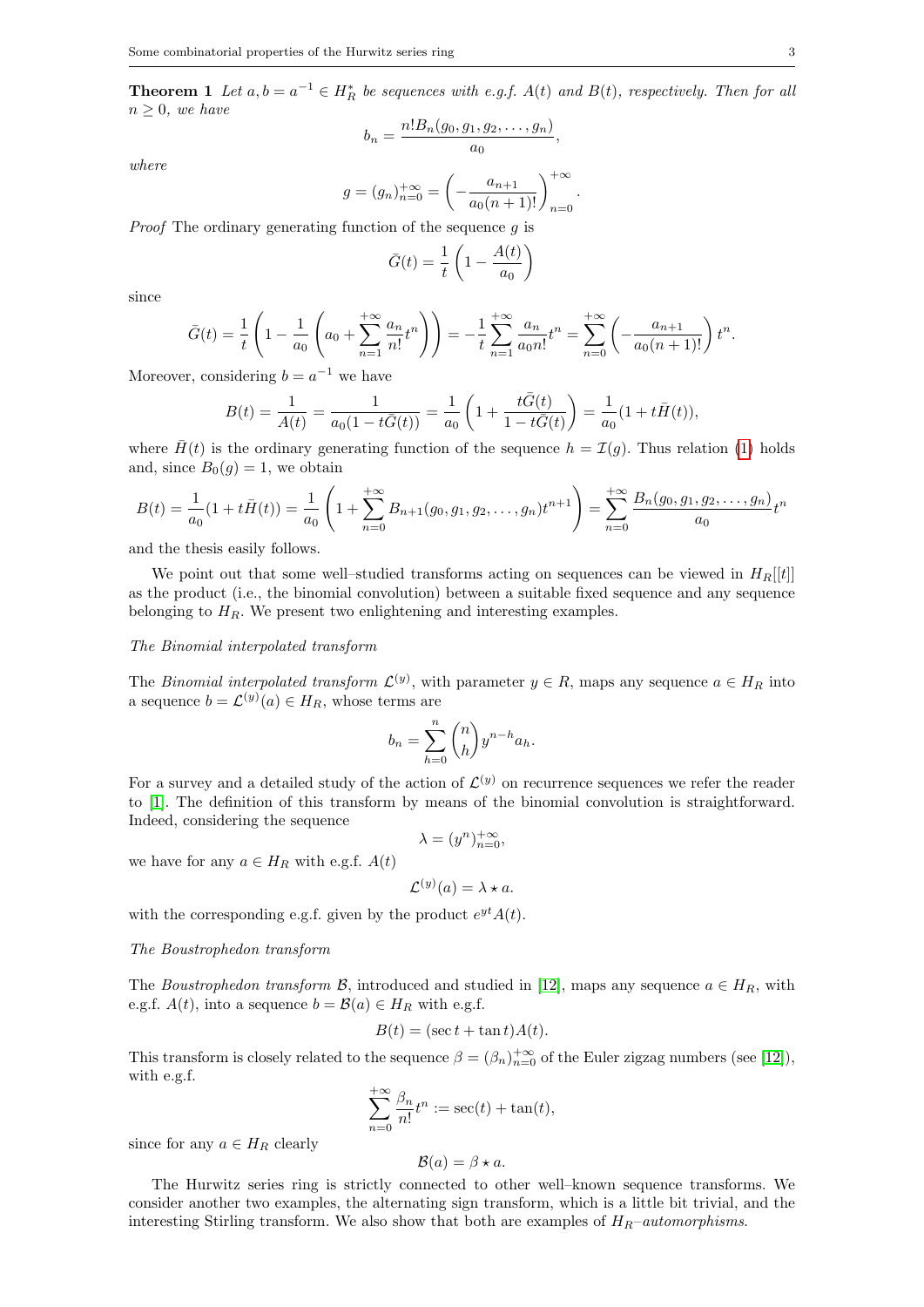#### The alternating sign trasform

The alternating sign transform  $\mathcal E$  maps any sequence  $a \in H_R$  into a sequence  $b = \mathcal E(a) \in H_R$ , whose terms are

$$
b_n = (-1)^n a_n.
$$

The transform  $\mathcal E$  often appears in studying properties of integer sequences combined with other transforms. Clearly we have  $\mathcal{E} = \mathcal{E}^{-1}$  and it is straightforward to see that, given any  $a \in H_R$  with e.g.f.  $A(t)$ , then  $\mathcal{E}(a)$  has e.g.f.  $A(-t)$ . Moreover it is easy to verify that for all sequences  $a, b \in H_R$ 

$$
\mathcal{E}(a+b) = \mathcal{E}(a) + \mathcal{E}(b),
$$

and

$$
\mathcal{E}(a \star b) = \mathcal{E}(a) \star \mathcal{E}(b),
$$

showing that  $\mathcal E$  is an authomorphism of  $H_R$ .

#### The Stirling transform

The Stirling transform S maps any sequence  $a \in H_R$  into a sequence  $b = S(a) \in H_R$ , whose terms are

$$
b_n = \sum_{h=0}^n \begin{Bmatrix} n \\ h \end{Bmatrix} a_h,
$$

where  $\{n\}\$ are the Stirling numbers of the second kind (see e.g. [8], chapter 6, for definition and properties of Stirling numbers of first and second kind). Some properties of this transform are exsposed in [6], here we observe that S is a bijection from  $H_R$  to itself. The inverse  $S^{-1}$  maps any sequence  $a \in H_R$  into a sequence  $b = \mathcal{S}^{-1}(a) \in H_R$ , whose terms are

$$
b_n = \sum_{h=0}^n (-1)^{n-h} \begin{bmatrix} n \\ h \end{bmatrix} a_h,
$$

where  $\begin{bmatrix} n \\ h \end{bmatrix}$  are the (unsigned) Stirling numbers of the first kind. Moreover, we recall that for all  $a \in H_R$  with e.g.f.  $A(t)$ , then  $b = \mathcal{S}(a)$  has e.g.f.  $B(t) = A(e^t - 1)$ . It is very interesting to observe that, for all  $a, b \in H_R$ , S obviously satisfies

$$
\mathcal{S}(a+b) = \mathcal{S}(a) + \mathcal{S}(b),
$$

but also

$$
\mathcal{S}(a \star b) = \mathcal{S}(a) \star \mathcal{S}(b).
$$

Indeed, remembering that, by definition,  $\{n\} = 0$  when  $n < k$ , and that the e.g.f. of the Stirling number of the second kind is  $\frac{(e^t-1)^n}{n!}$  $\frac{(-1)^n}{n!}$  (see [8]), if we consider the e.g.f.  $S(t)$  of  $\mathcal{S}(a \star b)$ , we have

$$
S(t) = \sum_{n=0}^{+\infty} \left( \sum_{h=0}^{n} \begin{Bmatrix} n \\ h \end{Bmatrix} \left( \sum_{j=0}^{h} \binom{h}{j} a_j b_{h-j} \right) \right) \frac{t^n}{n!} = \sum_{h=0}^{+\infty} \left( \sum_{j=0}^{h} \binom{h}{j} a_j b_{h-j} \right) \sum_{h=0}^{+\infty} \begin{Bmatrix} n \\ h \end{Bmatrix} \frac{t^n}{n!} =
$$

$$
= \sum_{h=0}^{+\infty} \left( \sum_{j=0}^{h} \binom{h}{j} a_j b_{h-j} \right) \frac{(e^t - 1)^n}{n!} = A(e^t - 1) B(e^t - 1)
$$

and  $\mathcal{A}(e^t-1)\mathcal{B}(e^t-1)$  clearly is the e.g.f. of  $\mathcal{S}(a) \star \mathcal{S}(b)$ . Hence S is an authomorphism of  $H_R$ .

## 2 Special subgroups of  $H^{\ast}_R$

The purpose of this section is to highlight some properties of two interesting subgroups of  $H_R^*$ , with respect to the binomial convolution product  $\star$  operation. We also study their relationship with the transforms presented in the previous section and with other transforms which we will define in the next.

**Definition 2** Let us denote  $U_R$  and  $B_R$  the subgroups of  $H_R^*$  defined as

$$
U_R = \{a \in H_R^* : a_0 = 1\}, \quad B_R = \{a \in U_R : \mathcal{E}(a) = a^{-1}\}.
$$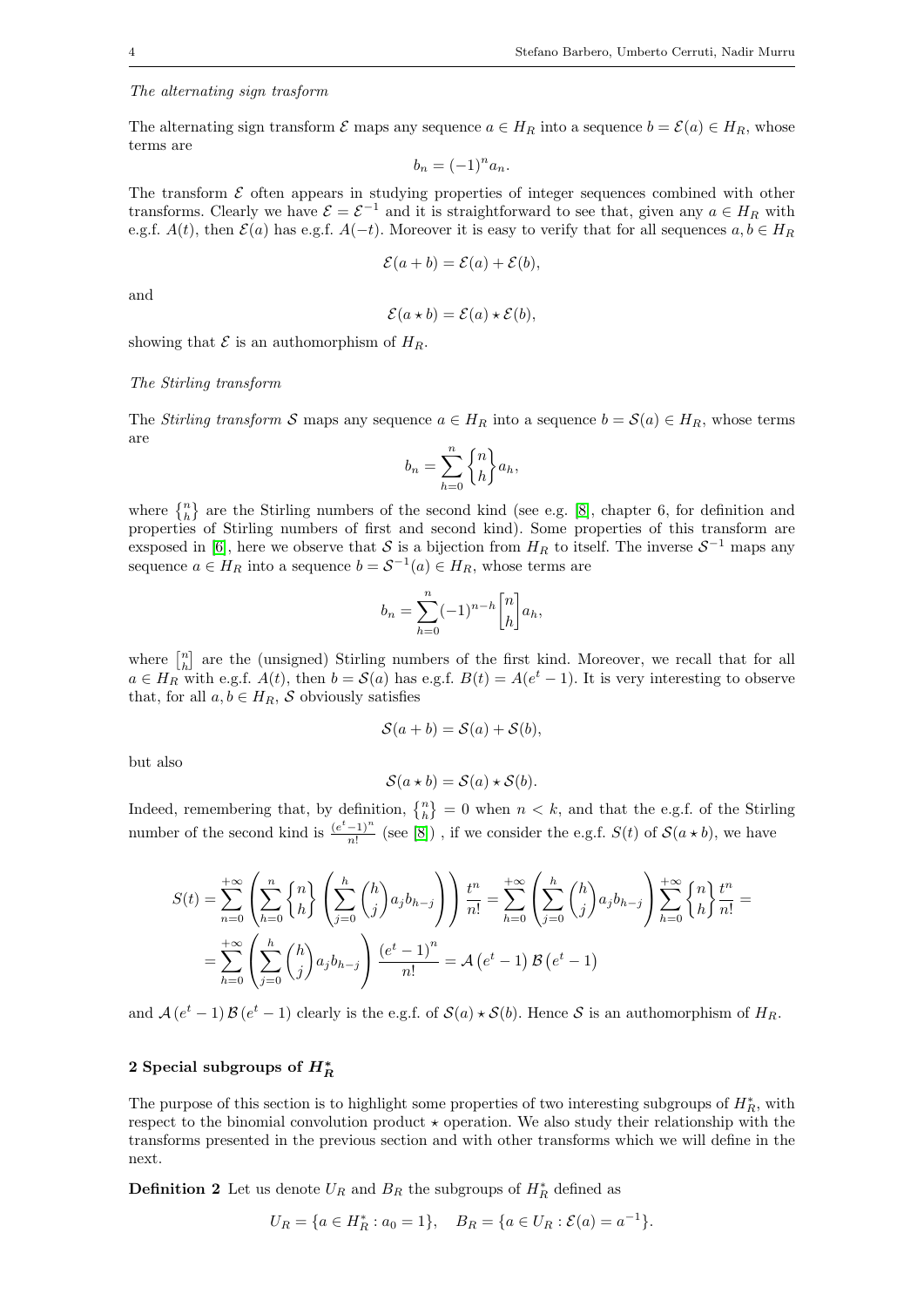We start considering the subgroup  $U_R$  and observing that, for all  $a \in H_R$ , we can find sequences in  $U_R$  closely related with a, obtained by prepending to a a finite sequence of 1. So it is natural to consider these sequences as the images of a under the iteration of the following transform.

The 1–prepending transform V maps a sequence  $a = (a_0, a_1, a_2, \ldots) \in H_R$  into the sequence  $b = V(a) = (1, a_0, a_1, a_2, \ldots) \in U_R$ . We denote  $\mathcal{V}^k$  as the k-times iteration of V and obviously  $\mathcal{V}^k(a) \in U_R$ , for all  $k \geq 1$ . We observe that the action of  $\mathcal{V}^k$  on a sequence  $a \in H_R^*$  corresponds to the k–th iteration of the integral operator

$$
\mathcal{J}(\cdot)(t) := 1 + \int_0^t (\cdot) du
$$

on the e.g.f.  $A(t)$  of a. In particular,

$$
\mathcal{J}^k(A)(t) = \underbrace{\mathcal{J} \circ \dots \circ \mathcal{J}}_{k-\text{times}}(A)(t) = \sum_{h=0}^{k-1} \frac{t^h}{h!} + \sum_{h=k}^{+\infty} a_{h-k} \frac{t^h}{h!} = V(t),
$$

where  $V(t)$  is the e.g.f. of  $\mathcal{V}^k(a)$ , and clearly

$$
V(0) = V'(0) = \dots = V^{(k-1)}(0) = 1, \quad V^{(k)}(t) = A(t),
$$

being  $V^{(k)}(t)$  the k-th derivative of  $V(t)$ .

Now, we explore some interesting properties related to the subgroup  $B_R$ . First of all we characterize all the elements in  $B_R$ .

**Theorem 2** All the elements in  $B_R$  corresponds to the sequences of  $U_R$  whose e.g.f.  $A(t)$  is the solution of

$$
\begin{cases} A'(t) = g(t)A(t) \\ A(0) = 1 \end{cases}
$$
\n(2)

where  $q(t)$  is any fixed even function. Hence, if we consider the formal exponential operator exp such that  $exp(f(t)) = \sum_{ }^{+\infty}$  $n=0$  $(f(t))^n$  $\frac{(t))^{n}}{n!}$ , the e.g.f. of  $a \in B_R$  is  $A(t) = exp(h(t))$  where  $h(t)$  is an odd function.

*Proof* It is immediate to see that  $a \in B_R$  if and only if  $A(t)A(-t) = 1$ . If we differentiate this relation with respect to  $t$  we obtain

$$
A'(t)A(-t) - A(t)A'(-t) = 0
$$

which is equivalent to

$$
\frac{A'(t)}{A(t)} = \frac{A'(-t)}{A(-t)}.
$$

Thus we have  $g(t) = \frac{A'(t)}{A(t)}$  where, from the previous relation,  $g(t) = g(-t)$ , i.e.  $g(t)$  is an even function, and, obviously, we must have  $A(0) = 1$ , since for all sequences  $a \in U_R$ ,  $A(0) = a_0 = 1$ . It is straightforward to verify that, given  $g(t)$ , a formal integration term by term of its power series corresponds to the series of an odd function  $h(t)$ , and clearly  $A(t) = exp(h(t))$  satisfies (2).

The transforms  $\mathcal{L}^y$ ,  $\mathcal{B}$ , and  $\mathcal E$  act on  $B_R$  preserving the closure, as we point out in the following proposition.

**Proposition 2** The group  $B_R$  is closed with respect to the transforms  $\mathcal{E}, \mathcal{B}$  and  $\mathcal{L}^{(y)}$ , for any  $y \in R$ .

*Proof* By definition of  $B_R$ , it is immediate to check that  $\mathcal{E}(B_R) = B_R$  (with this notation, we say that given any  $a \in B_R$ , then  $\mathcal{E}(a)$  is still in  $B_R$ ). Given any  $a \in B_R$ , with e.g.f.  $A(t)$ , we have that  $b = \mathcal{L}^{(y)}(a)$  has e.g.f.  $e^{(yt)}A(t)$ , and clearly  $b \in B_R$  since

$$
(e^{yt}A(t)) (e^{-yt}A(-t)) = A(t)A(-t) = 1.
$$

Finally, let us recall that the Euler zig–zag numbers  $\beta$  have e.g.f.  $B(t) = \sec(t) + \tan(t)$  which satisfies  $B(t)B(-t) = 1$  as a simple calculation shows

$$
B(t) - \frac{1}{B(-t)} = \frac{1 + \sin(t)}{\cos(t)} - \frac{\cos(-t)}{1 + \sin(-t)} = \frac{1 - \sin^2(t) - \cos^2(t)}{\cos(t)(1 - \sin(t))} = 0,
$$

i.e.,  $\beta \in B_R$ . Hence, given any  $a \in B_R$ ,  $\mathcal{B}(a) = \beta \star a \in B_R$ .

 $\overline{\phantom{a}}$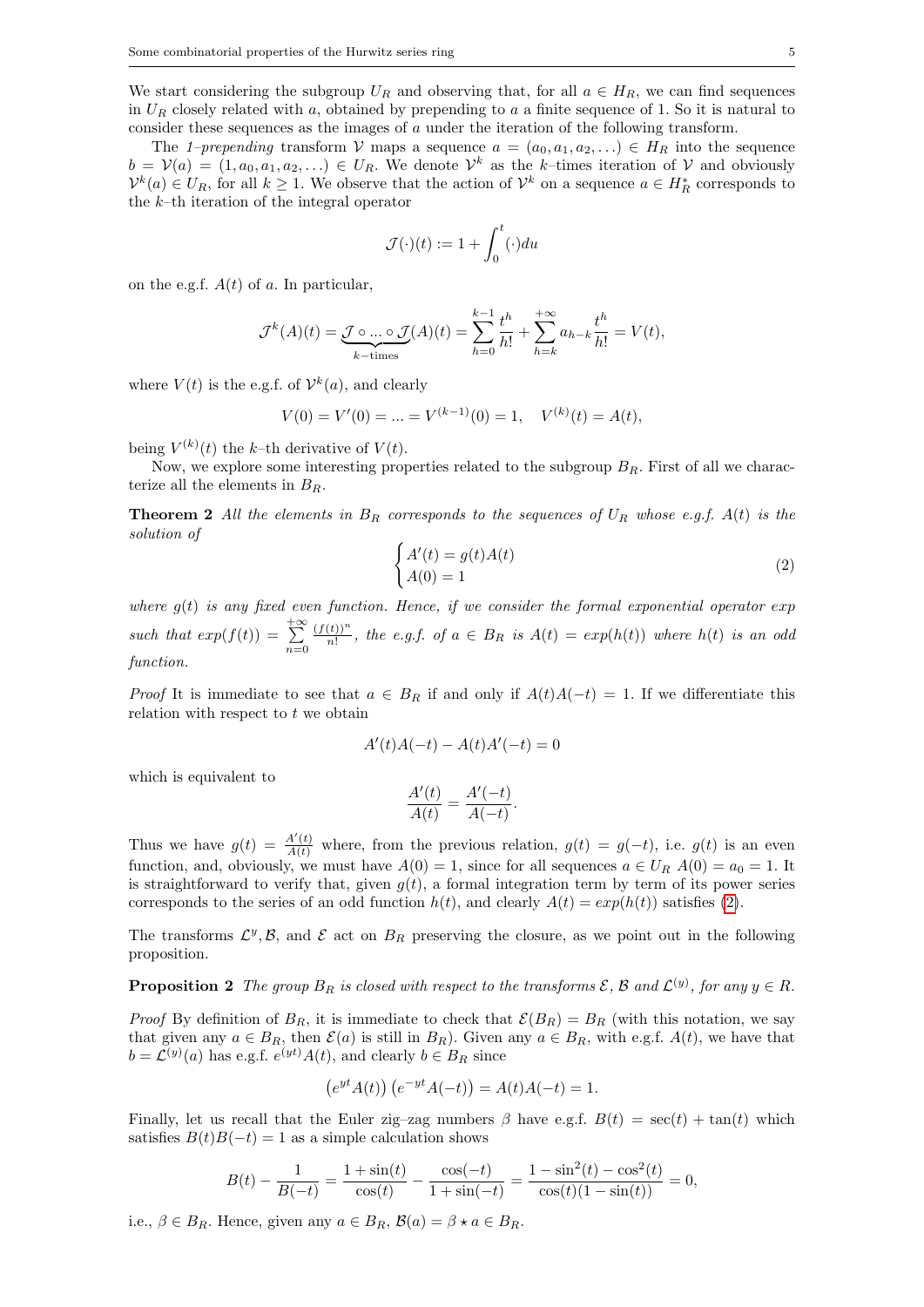Remark 2 The group  $B_R$  is not closed with respect to the transform S. Indeed, if  $A(t)$  is the e.g.f. of  $a \in B_R$ , the e.g.f. of  $S(a)$  is  $A(e^t - 1)$ , while the e.g.f. of  $\varepsilon(S(a))$  is  $A(e^{-t} - 1)$  and in general  $A(e^{-t}-1)A(e^{t}-1) \neq 1$ . It would be interesting to characterize the group  $\mathcal{S}(B_R)$ .

Let us examine in depth the structure of a sequence  $a \in B_R$ . From the definition of  $B_R$  and from Theorem 2, we observe that the elements of a sequence  $a \in B_R$  are constrained to severe restrictions, since the equality  $\mathcal{E}(a) = a^{-1}$  must hold. If we pose  $b = a^{-1}$  and  $c = \mathcal{E}(a)$ , we have, for instance,

$$
b_0 = 1, \quad b_1 = -a_1, \quad b_2 = 2a_1^2 - a_2
$$

and

$$
c_0 = 1, \quad c_1 = -a_1, \quad c_2 = a_2,
$$

i.e., the element  $a_1$  of the sequence a can be arbitrary, while  $a_2$  must satisfy

$$
a_2 = 2a_1^2 - a_2,
$$

i.e.,  $a_2 = a_1^2$ . By continuing in this way, we can also see, e.g., that  $a_3$  can be arbitrary, while  $a_4 = -3a_1^4 + 4a_1a_3$ . Thus, any sequence  $a \in B_R$  is completely determined when we fix the values of  $a_{2k-1}, k = 1, 2, \cdots$ . Indeed, the following theorem shows how to evaluate the terms with even positive index as functions of the ones with odd index, by means of the partial ordinary Bell polynomials described in Definition 1.

**Theorem 3** Given any  $a \in B_R$ , we have

$$
a_{2n} = (2n)! \sum_{k=0}^{n} \binom{\frac{1}{2}}{k} B_{n+k,2k}(x_1, ..., x_{n-k+1}), \quad \forall n \ge 1,
$$

where  $x_i = \frac{a_{2i-1}}{(2i-1)!}$ ,  $\left(\frac{1}{k}\right) = \frac{\prod_{j=0}^{k-1} \left(\frac{1}{2} - j\right)}{k!}$ .

*Proof* Let  $A(t)$  be the e.g.f. of a. Clearly  $A(t) = P(t) + D(t)$ , where

$$
P(t) = \sum_{n=0}^{+\infty} \frac{a_{2n}}{(2n)!} t^{2n}
$$
 (3)

and

$$
D(t) = \sum_{n=1}^{+\infty} \frac{a_{2n-1}}{(2n-1)!} t^{2n-1} = \frac{1}{t} \sum_{n=1}^{+\infty} \frac{a_{2n-1}}{(2n-1)!} t^{2n}.
$$
 (4)

Moreover, we have

$$
1 = A(t)A(-t) = (P(t) + D(t))(P(t) - D(t)) = (P(t))^{2} - (D(t))^{2},
$$

since  $A(-t) = P(-t) + D(-t) = P(t) - D(t)$  and  $\mathcal{E}(a) = a^{-1}$ . Now, observing that  $P(0) = a_0 = 1$ and  $D(0) = 0$ , we obtain from the formal Maclaurin power series of  $(1 + X)^{\frac{1}{2}}$  that

$$
P(t) = \left(1 + (D(t))^{2}\right)^{\frac{1}{2}} = \sum_{k=0}^{+\infty} \left(\frac{\frac{1}{2}}{k}\right) (D(t))^{2k}.
$$

By definition of partial ordinary Bell polynomials we have

$$
(D(t))^{2k} = \sum_{m=2k}^{+\infty} B_{m,2k}(x_1,...,x_{m-2k+1}) t^{2m-2k}.
$$

If we set  $n = m - k$ , we get

$$
P(t) = \sum_{k=0}^{+\infty} \binom{\frac{1}{2}}{k} \sum_{n=k}^{+\infty} B_{n+k,2k}(x_1,...,x_{n-k+1}) t^{2n} = \sum_{n=0}^{+\infty} \left( \sum_{k=0}^{n} \binom{\frac{1}{2}}{k} B_{n+k,2k}(x_1,...,x_{n-k+1}) \right) t^{2n}.
$$

From this equality, comparing the coefficients of the respective even powers of  $t$  in (3) we finally obtain

$$
a_{2n} = (2n)! \sum_{k=0}^{n} \binom{\frac{1}{2}}{k} B_{n+k,2k}(x_1, ..., x_{n-k+1}), \quad \forall n \ge 1.
$$

By Definition 1 and observing that  $B_{0,0} = 1$ ,  $B_{h,0} = 0$  for  $h \ge 1$ , we immediately have the following corollary.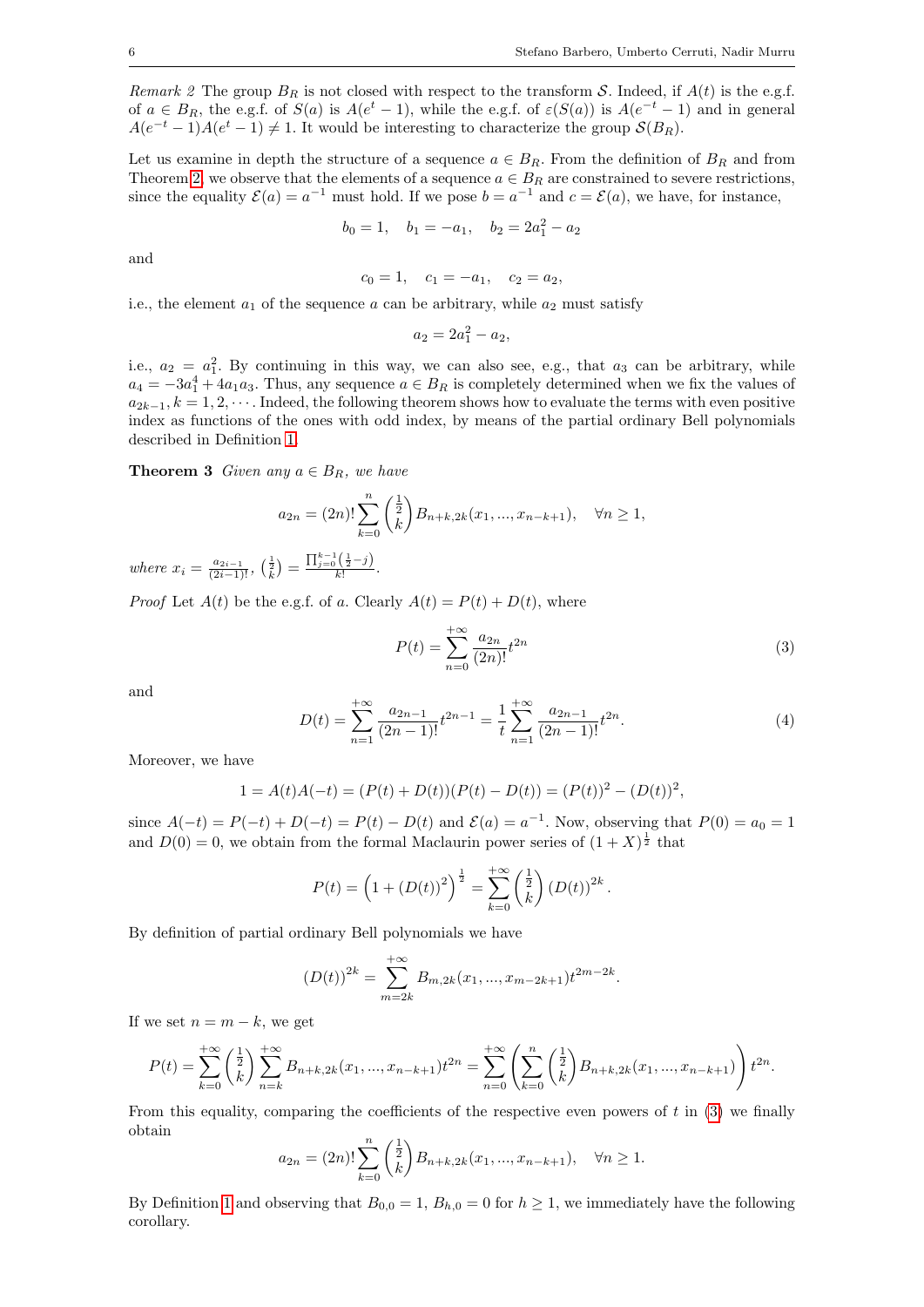**Corollary 1** Given  $a \in B_R$ , we have

$$
a_{2n} = (2n)! \sum_{k=1}^{n} \binom{\frac{1}{2}}{k} \sum_{\substack{i_1+i_2+\cdots+i_{n-k+1}=2k \ i_1+2i_2+\cdots+(n-k+1)i_{n-k+1}=n+k}} (2k)! \prod_{j=1}^{n-k+1} \frac{1}{i_j! \left( (2j-1)!\right)^{i_j}} \prod_{j=1}^{n-k+1} a_{2j-1}^{i_j}.
$$

On the other hand, it is also possible to determine the sequences  $a \in B_R$ , with  $a_2 \in R^*$  and such that  $a_2$  is a square in R, by fixing the terms  $a_{2k}$ ,  $k = 1, 2, \cdots$  and finding the terms with odd index as functions of the ones with even index.

**Theorem 4** Given  $a \in B_R$  such that  $a_2 \in R^*$  and  $x^2 = a_2$  is solvable in R, we have

$$
a_{2n+1} = (2n+1)! \sum_{k=0}^{n} a_2^{\frac{1}{2}-k} \binom{\frac{1}{2}}{k} B_{n,k}(x_1, ..., x_{n-k+1}), \quad \forall n \ge 0,
$$

where  $x_i = \frac{1}{(2i+2)!}$  $\sum_{ }^{i+1}$  $k=0$  $\binom{2i+2}{k}a_{2k}a_{2(n-k+1)}$ , and  $a_2^{\frac{1}{2}} \in R$  is a solution of  $x^2 = a_2$ .

*Proof* Let  $A(t)$  be the e.g.f. of a, with the same notations used in the proof of Theorem 3, we have  $(D(t))^2 = 1 + (P(t))^2$ , where  $D(t)$  and  $P(t)$  as in (4) and in (3) respectively. Since the product  $P(t) \cdot P(t)$  is equal to

$$
(P(t))^{2} = 1 + a_{2}t^{2} + \sum_{n=2}^{+\infty} \left( \sum_{k=0}^{n} {2n \choose 2k} a_{2k} a_{2n-2k} \right) \frac{t^{2n}}{(2n)!},
$$

we find

$$
D(t) = ta_2^{\frac{1}{2}} \left( 1 + \sum_{n=2}^{+\infty} \frac{a_2^{-1}}{(2n)!} \left( \sum_{n=0}^{k} {2n \choose 2k} a_{2k} a_{2n-2k} \right) t^{2n-2} \right)^{\frac{1}{2}} =
$$
  
=  $ta_2^{\frac{1}{2}} \left( 1 + \sum_{n=1}^{+\infty} \frac{a_2^{-1}}{(2n+2)!} \left( \sum_{k=0}^{n+1} {2n+2 \choose 2k} a_{2k} a_{2n-2k+2} \right) t^{2n} \right)^{\frac{1}{2}}$ 

Then, considering the formal Maclaurin series expansion of  $(1+X)^{\frac{1}{2}}$  and by Definition 1, we obtain

$$
D(t) = \sum_{n=0}^{+\infty} \left( \sum_{k=0}^{n} a_2^{1/2-k} \binom{\frac{1}{2}}{k} B_{n,k}(x_1, ..., x_{n-k+1}) \right) t^{2n+1}.
$$

Now the thesis esily follows by a simple comparison of the corresponding coefficients of the odd powers of t in the expansion (4) of  $D(t)$ .

Remark 3 When  $R = \mathbb{Z}$ ,  $B_{\mathbb{Z}}$  contains many well–known and important integer sequences. We mention here some of them as interesting examples. We have seen that the Euler zigzag numbers belong to  $B_{\mathbb{Z}}$ . They are listed in OEIS [15] as A000111. Thus, all the sequences having as e.g.f. a power of  $\sec(t) + \tan(t)$  are in  $B_{\mathbb{Z}}$ .

For instance the sequence A001250 in OEIS, whose n–th element is the number of alternating permutations of order *n*, has e.g.f.  $(\sec(t) + \tan(t))^2$ .

Moreover, the sequence A000667, which is the Boustrophedon transform of all–1's sequence, has e.g.f.  $e^t(\sec(t) + \tan(t))$  and belongs to  $B_{\mathbb{Z}}$ .

Another sequence in  $B_{\mathbb{Z}}$  is A000831, with e.g.f.  $\frac{1+\tan(t)}{1-\tan(t)}$ .

The sequences A006229 and A002017 also belong  $B_{\mathbb{Z}}$  since they have exponential generating functions of the shape  $exp(f(t))$ , with  $f(t)$  odd function. Indeed, they have e.g.f.  $e^{tan(t)}$  and  $e^{sin(t)}$ , respectively.

Thanks to Theorem 3 and Corollary 1, we have new interesting identities connecting many sequences in OEIS. Furthermore, it is quite surprising that all these (very different) sequences satisfy the same limiting conditions.

In the following, we will introduce a new transform of sequences that arises from the study of  $B_R$ , which will allow us to consider  $U_R$  as a dynamic ultrametric space. Given  $a, b = a^{-1} \in U_R$ , we know that

$$
\sum_{h=0}^{n} \binom{n}{h} a_h b_{n-h} = 0, \quad \forall n \ge 1,
$$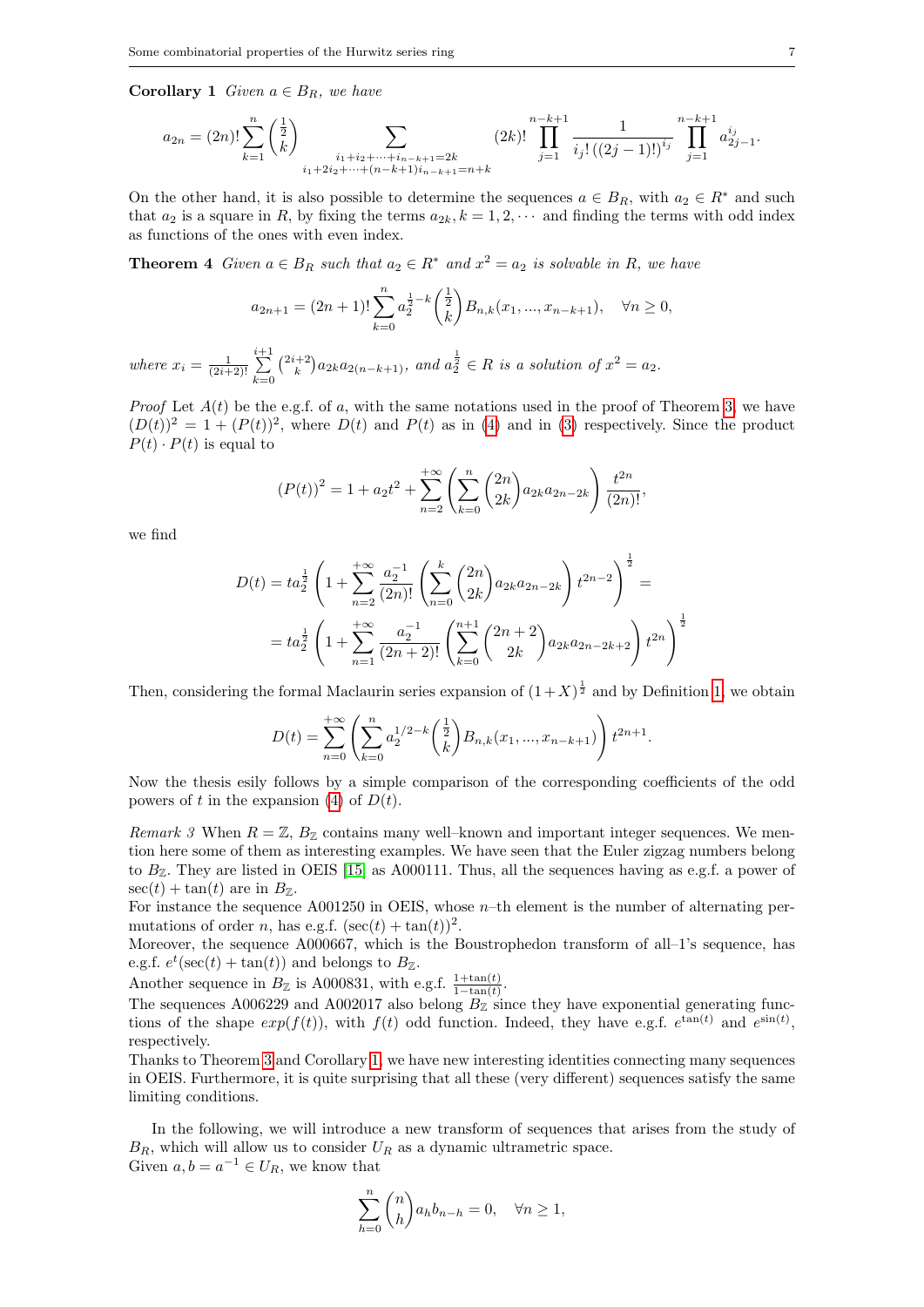.

.

,

from which it follows that

$$
a_n = -\sum_{h=0}^{n-1} {n \choose h} a_h b_{n-h}, \quad b_n = -\sum_{h=0}^{n-1} {n \choose h} b_h a_{n-h}.
$$

If  $a \in B_R$ , i.e.  $A(-t) = A(t)^{-1}$ , then, for all  $n \ge 1$ , we have

$$
-\sum_{h=0}^{n-1} \binom{n}{h} (-1)^h a_h a_{n-h} = \begin{cases} 0 & \text{if } n \text{ odd} \\ 2a_n & \text{if } n \text{ even} \end{cases}
$$

Thus it is natural to define the following transform.

**Definition 3** The autoconvolution transform A maps a sequence  $a \in H_R$  into a sequence  $b =$  $\mathcal{A}(a) \in H_R$ , where

$$
\begin{cases}\nb_0 = a_0 \\
b_{2n+1} = a_{2n+1}, \quad \forall n \ge 0 \\
b_{2n} = -\frac{1}{2} \sum_{h=1}^{n-1} {n \choose h} (-1)^h a_h a_{n-h}, \quad \forall n \ge 1\n\end{cases}
$$

The following proposition is a straightforward consequence.

**Proposition 3** Given any  $a \in H_R$ , we have  $a \in B_R \Leftrightarrow A(a) = a$ .

Finally, we introduce another transform strictly related to  $A$ .

**Definition 4** The transform U maps a sequence  $a \in H_R$  into a sequence  $U(a) = b \in H_R$  as follows:

$$
\begin{cases}\nb_0 = a_0 \\
b_{2n+1} = a_{2n+1}, \quad \forall n \ge 0 \\
b_{2n} = (2n)! \sum_{k=0}^n {\frac{1}{k}} B_{n+k, 2k}(x_1, ..., x_{n-k+1}), \quad \forall n \ge 1\n\end{cases}
$$

where  $x_i = \frac{a_{2i-1}}{(2i-1)!}$ .

Remark 4 Given any sequence  $a \in U_R$ , the transform U produces a sequence in  $B_R$  where the terms with odd index are the corresponding terms of a. Clearly, we have that a sequence  $a \in U_R$  is in  $B_R$ if and only if  $a = U(a)$ .

**Proposition 4** Given  $a \in H_R$ , with e.g.f.  $A(t)$ , then  $U(a)$  has e.g.f.

$$
U(t) = \left(1 + \left(\frac{A(t) - A(-t)}{2}\right)^2\right)^{\frac{1}{2}} + \frac{A(t) - A(-t)}{2}.
$$

*Proof* We can write  $A(t) = P(t) + D(t)$ , where  $P(t)$  and  $D(t)$  as in (3) and in (4) respectively. We have  $A(-t) = P(t) - D(t)$  and consequently  $D(t) = \frac{A(t) - A(-t)}{2}$ . By Theorem 3, the terms in the even places of  $\mathcal{U}(a)$  have e.g.f  $P(t) = (1 + (D(t))^2)^{\frac{1}{2}}$ . Thus, we have

$$
U(t) = (1 + (D(t))^{2})^{\frac{1}{2}} + D(t).
$$

Given  $a, b \in H_R$ , let us define

$$
\delta(a,b) := 2^{-k},
$$

if  $a_i = b_i$ , for any  $0 \le i \le k - 1$ . It is well-known that  $\delta$  is an ultrametric in  $H_R$ . Indeed,

- $-\delta(a, b) = 0 \Leftrightarrow a = b,$
- $\delta(a, b) = \delta(b, a),$
- $\delta(a, c) \leq \max(\delta(a, b), \delta(b, c)),$

for any  $a, b, c \in H_R$ . Thus,  $(H_R, \delta)$  is an ultrametric space.

Let us recall that we denote  $H_R^{(n)}$  the ring whose elements are sequences of elements of R with length n. Similarly,  $U_R^{(n)}$  and  $B_R^{(n)}$  are the subgroups of  $H_R^{(n)*}$  corresponding to the subgroups  $U_R$ and  $B_R$  of  $H_R^*$ , respectively.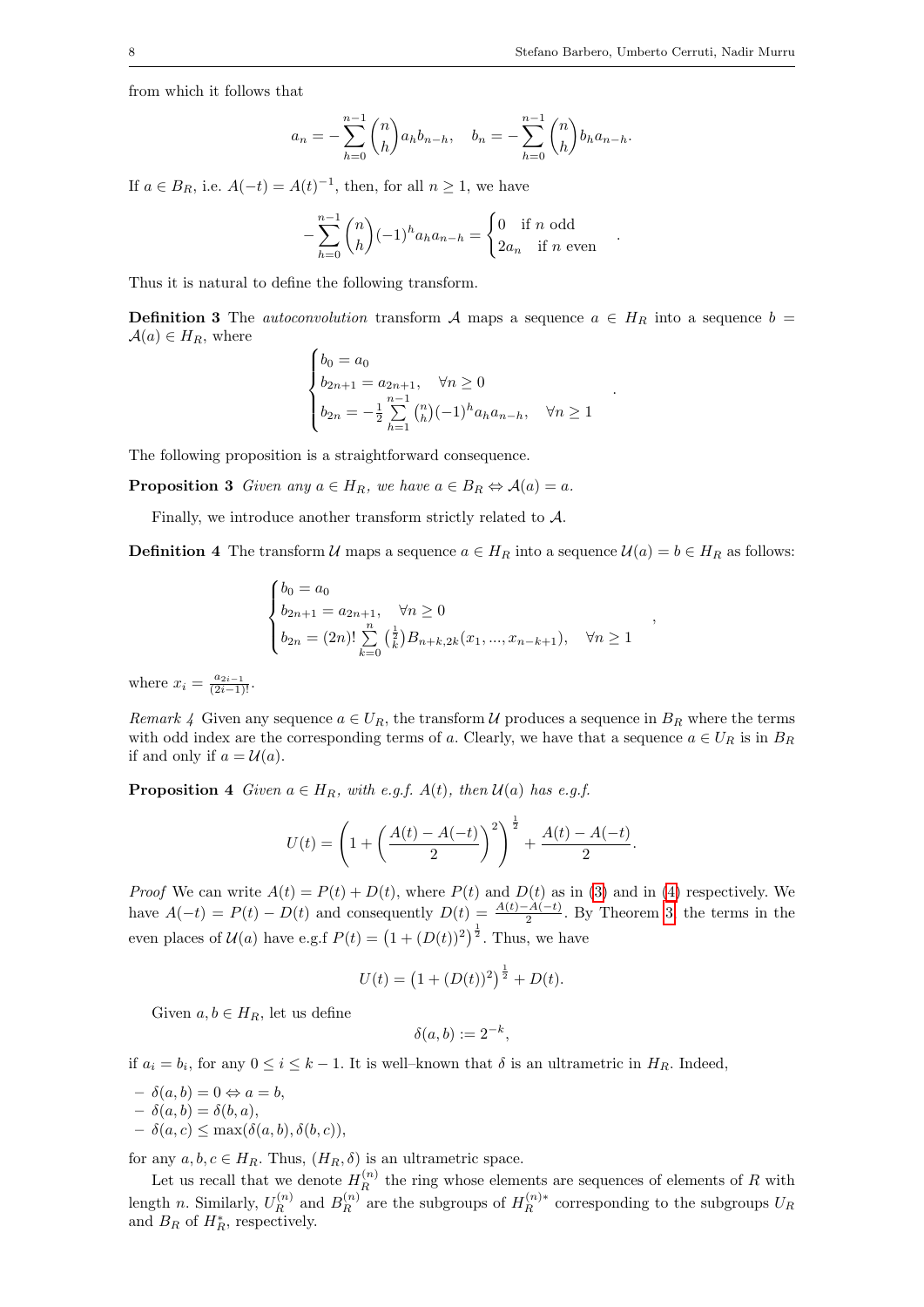**Theorem 5** Given any  $a \in U_R$ , we have

$$
\delta(\mathcal{A}^n(a),\mathcal{U}(a))\leq \frac{1}{2^{2(n+1)}},
$$

where  $\mathcal{A}^n = \mathcal{A} \circ ... \circ \mathcal{A}$  ${n}-times$ .

Proof We prove the thesis by induction.

Let us denote  $a' = \mathcal{U}(a)$  and  $b = \mathcal{A}(a)$ . It is straightforward to check that

$$
a' = (1, a_1, a_1^2, a_3, \ldots), \quad b = (1, a_1, a_1^2, a_3, \ldots).
$$

Thus,  $a'$  and  $b$  coincide at least in the first 4 terms, i.e.,

$$
\delta(\mathcal{A}(a),\mathcal{U}(a))\leq \frac{1}{2^4}.
$$

Now, let us suppose that given  $b = \mathcal{A}^n(a)$ , we have  $\delta(\mathcal{A}^n(a), \mathcal{U}(a)) \leq \frac{1}{2^{2(n+1)}}$ , i.e.  $b_i = a'_i$  for all  $i \leq 2n+1$  and consider  $c = \mathcal{A}(b)$ . Since  $a' \in B_R$ , we remember that for all  $n \geq 1$  we have

.

$$
-\sum_{h=0}^{n-1} \binom{n}{h} (-1)^h a'_h a'_{n-h} = \begin{cases} 0 & \text{if } n \text{ odd} \\ 2a'_n & \text{if } n \text{ even} \end{cases}
$$

Thus, by Definition 3, we obtain  $c_i = a'_i$  for all  $i \leq 2n + 3$ , since  $(b_0, ..., b_{2n+1}) = (a'_0, ..., a'_{2n+1}) \in$  $B_R^{(2n+2)}$  by inductive hypothesis. Hence, we have proved that

$$
\delta(\mathcal{A}^{n+1}(a),\mathcal{U}(a))\leq \frac{1}{2^{2(n+2)}}.
$$

As a consequence of Theorem 5, we can observe that  $A$  can be considered as an approximation of U. Indeed, given a sequence  $a \in U_R$ , sequences  $\mathcal{A}^n(a)$  have more elements equal to elements of  $U(a)$  for increasing values of n.

*Example 1* Given 
$$
a = (a_0, a_1, a_2, a_3, a_4, a_5) \in U_R^{(6)}
$$
, then  
\n
$$
\mathcal{U}(a) = (1, a_1, a_1^2, a_3, 4a_1a_3 - 3a_1^4, a_5)
$$

and

$$
\mathcal{A}(a) = (1, a_1, a_1^2, a_3, 4a_1a_3 - 3a_2^2, a_5).
$$

Considering  $\mathcal{A}^2$ , we obtain

$$
\mathcal{A}^2(a) = (1, a_1, a_1^2, a_3, 4a_1a_3 - 3a_1^4, a_5) = \mathcal{U}(a).
$$

In other words, given any sequence  $a \in U_R^{(6)}$ ,  $\mathcal{A}^2(a) = \mathcal{U}(a) \in B_R^{(6)}$ , i.e., in  $U_R^{(6)}$  the transforms  $\mathcal{A}^2$ and  $U$  are identical.

Frow Theorem 5 easily follows the next corollary.

**Corollary 2** Given any  $a \in U_R^{(2n)}$ , we have

$$
\mathcal{U}(a) = \mathcal{A}^{n-1}(a).
$$

Moreover, for any  $a \in U_R$ , we have

$$
\mathcal{U}(a) = \lim_{n \to +\infty} \mathcal{A}^n(a).
$$

Clearly, if two sequences  $a, b \in H_R$  coincide in the first k terms, then  $A(a)$  and  $A(b)$  coincide at least in the first k terms. Thus, we have the following proposition.

**Proposition 5** Given any  $a, b \in H_R$ , then

$$
\delta(\mathcal{A}(a), \mathcal{A}(b)) \le \delta(a, b).
$$

By the previous proposition, we have that  $A$  is a contraction mapping on the ultrametric space  $(H_R, \delta)$ . As a first interesting consequence, we can observe that A is a continuous function. Moreover, we have that the ultrametric group  $(U_R, \star, \delta)$  with the contraction mapping A is an ultrametric dynamic space, where the set of fixed points is the subgroup  $B_R$ . In this way, we have found a very interesting example of ultrametric dynamic space. Ultrametric dynamics are very studied in several fields, see [14] for a good reference about dynamics on ultrametric spaces.